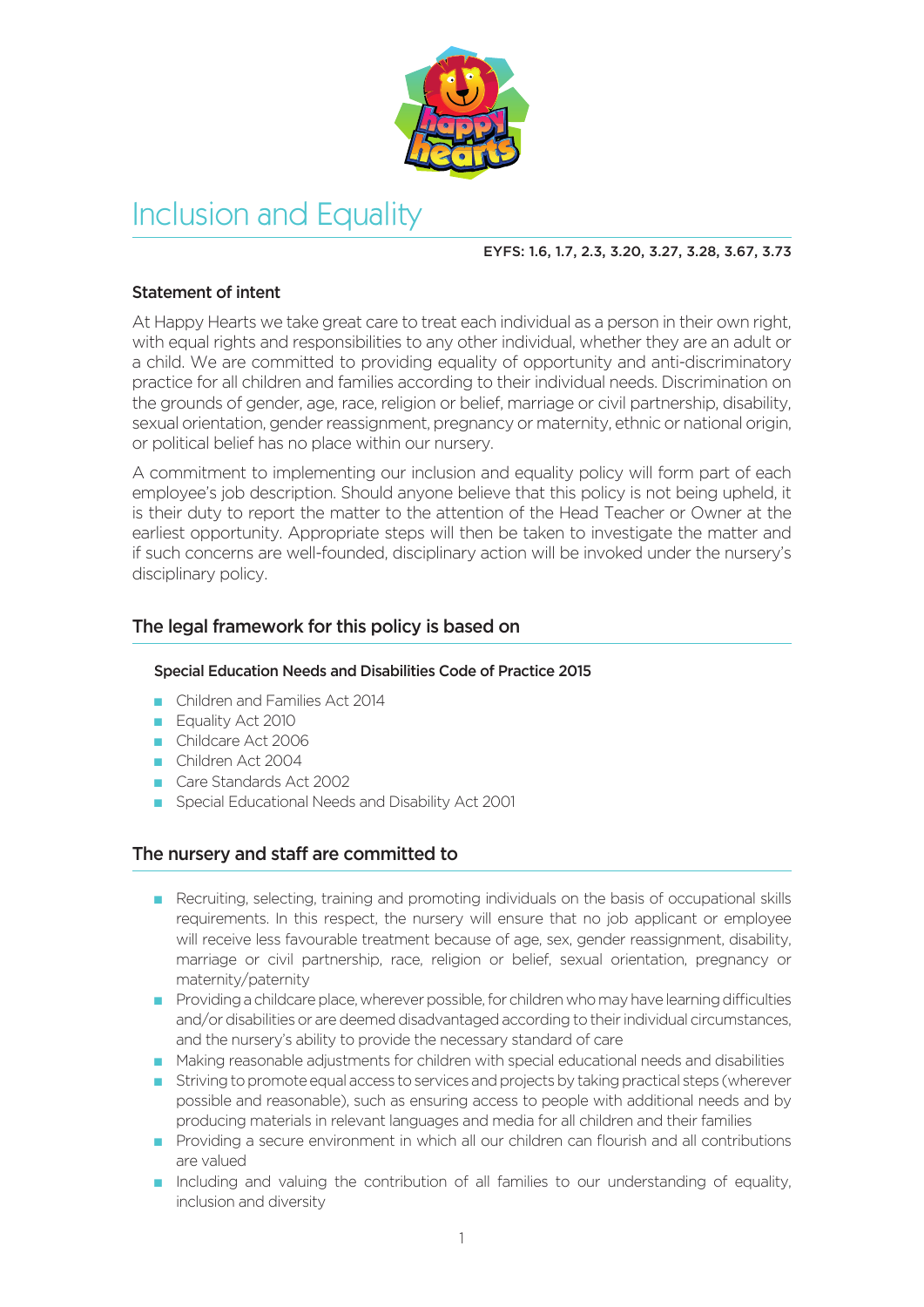- **n** Providing positive non-stereotypical information
- n Continually improving our knowledge and understanding of issues of equality, inclusion and diversity
- n Regularly reviewing, monitoring and evaluating the effectiveness of inclusive practices to ensure they promote and value diversity and difference and that the policy is effective and practices are non-discriminatory
- n Making inclusion a thread which runs through the entirety of the nursery, for example, by encouraging positive role models through the use of toys, imaginary play and activities, promoting non-stereotypical images and language and challenging all discriminatory behaviour (see dealing with discriminatory behaviour policy)

#### Admissions/service provision

The nursery is accessible to all children and families in the local community and further afield through a comprehensive and inclusive admissions policy.

The nursery will strive to ensure that all services and projects are accessible and relevant to all groups and individuals in the community within targeted age groups.

## Recruitment

Recruitment, promotion and other selection exercises such as redundancy selection will be conducted on the basis of merit, against objective criteria that avoid discrimination. Shortlisting should be done by more than one person if possible.

All members of the selection group will be committed to the inclusive practice set out in this policy and will have received appropriate training in this regard.

Application forms will be sent out along with a copy of the equal opportunities monitoring form. Application forms will not include questions that potentially discriminate on the grounds specified in the statement of intent. Vacancies should generally be advertised to a diverse section of the labour market. Advertisements should avoid stereotyping or using wording that may discourage particular groups from applying.

At interview, no questions will be posed which potentially discriminate on the grounds specified in the statement of intent. All candidates will be asked the same questions and members of the selection group will not introduce nor use any personal knowledge of candidates acquired outside the selection process. Candidates will be given the opportunity to receive feedback on the reasons why they were not successful.

Under the Equality Act 2010 you can only ask questions prior to offering someone employment in the following circumstances:

- n You need to establish whether the applicant will be able to comply with a requirement to undergo an assessment (i.e. an interview or selection test)
- n You need to establish whether the applicant will be able to carry out a function that is intrinsic to the work concerned
- **n** You want to monitor diversity in the range of people applying for work
- n You want to take positive action towards a particular group for example offering a guaranteed interview scheme
- n You require someone with a particular disability because of an occupational requirement for the job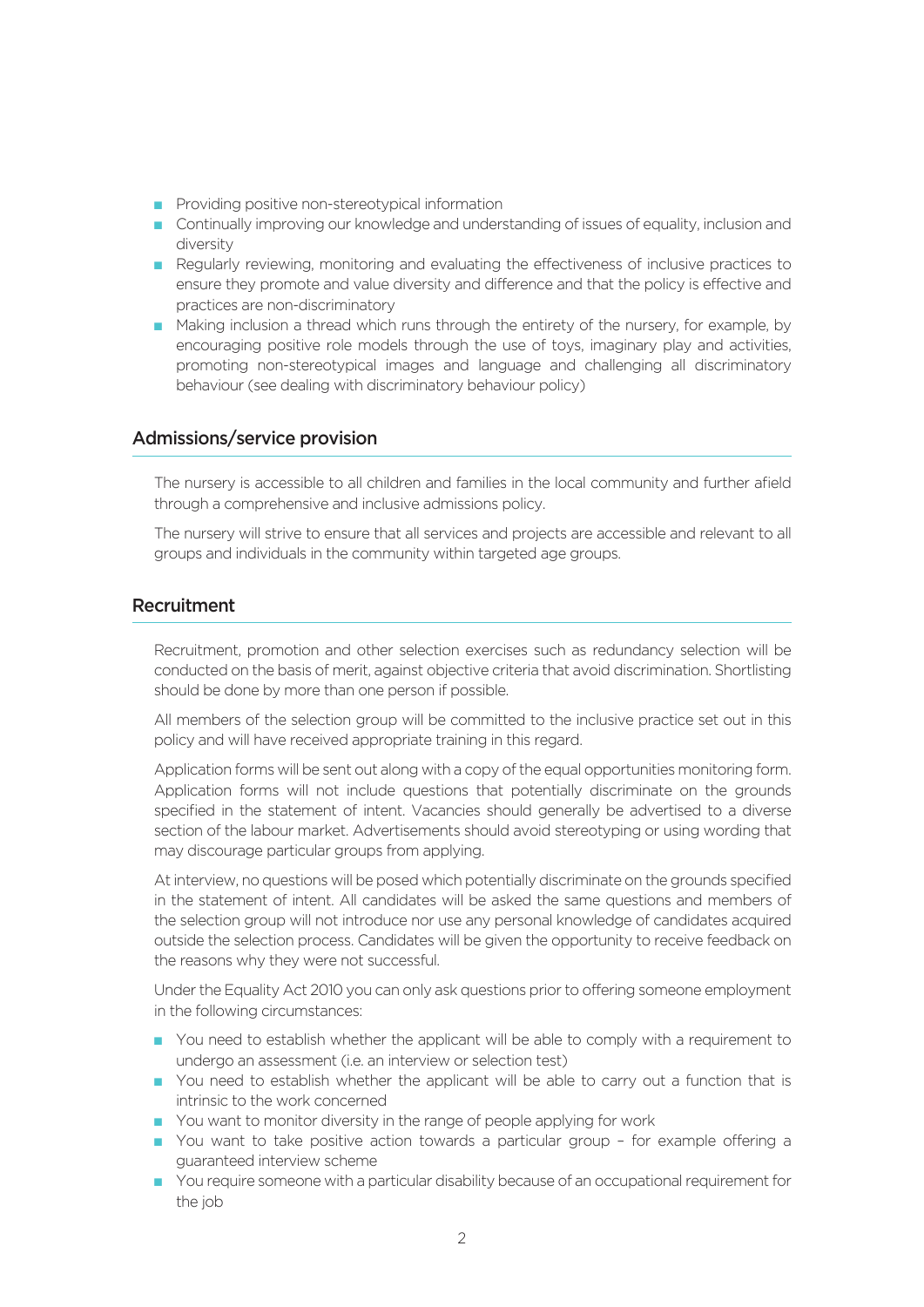#### The national College for Teaching and Leadership provides further guidance specific to working with children:

 *Providers have a responsibility to ensure that practitioners have the health and physical capacity to teach and will not put children and young people at risk of harm. The activities that a practitioner must be able to perform are set out in the Education (Health Standards England) Regulations 2003. Providers are responsible for ensuring that only practitioners who have the capacity to teach remain on the staff team.*

 *People with disabilities or chronic illnesses may have the capacity to teach, just as those without disabilities or medical conditions may be unsuitable to teach. Further information on training to teach with a disability is available from the DfE website.*

*Successful applicants offered a position may be asked to complete a fitness questionnaire prior to commencing the programme. Providers should not ask all-encompassing health questions, but should ensure that they only ask targeted and relevant health-related questions, which are necessary to ensure that a person is able to teach.*

## **Staff**

It is the policy of Happy Hearts not to discriminate in the treatment of individuals. All staff are expected to co-operate with the implementation, monitoring and improvement of this and other policies. All staff are expected to challenge language, actions, behaviours and attitudes which are oppressive or discriminatory on the grounds specified in this policy and recognise and celebrate other cultures and traditions. All staff are expected to participate in equality and inclusion training.

Staff will follow the 'Dealing with Discriminatory Behaviour' policy where applicable to report any discriminatory behaviours observed.

## **Training**

The nursery recognises the importance of training as a key factor in the implementation of an effective inclusion and equality policy. All new staff receive induction training including specific reference to the inclusion and equality policy. The nursery will strive towards the provision of inclusion, equality and diversity training for all staff on an annual basis.

## Early learning framework

Early learning opportunities offered in the nursery encourage children to develop positive attitudes to people who are different from them. It encourages children to empathise with others and to begin to develop the skills of critical thinking.